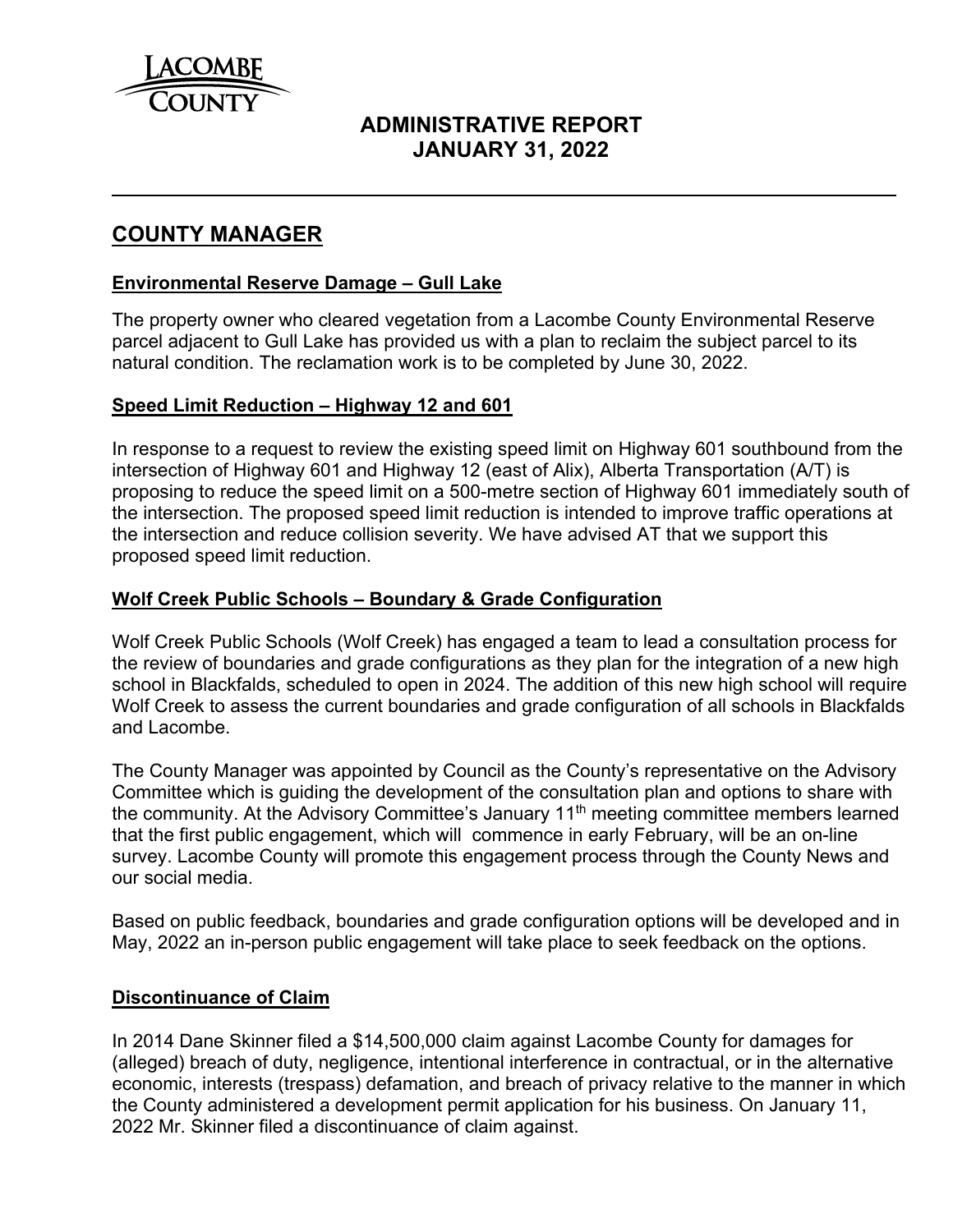

## **Acting County Manager Schedule**

In my absence all department heads will serve as acting County Manager on a rotational basis as follows:

January  $1<sup>st</sup>$  – March  $31<sup>st</sup>$  – Bill Cade April 1<sup>st</sup> to June  $30<sup>th</sup>$  – Dale Freitag July 1<sup>st</sup> to September  $30<sup>th</sup>$  – Michael Minchin October 1st – December 31st – Dion Burlock

### **Summer Village of Gull Lake Chief Administrative Officer**

Therese Kleeberger has recently retired from her CAO position with the Summer Village of Gull Lake. Cyril Fortney, CAO with the Summer Village of Parkland Beach, will also take on the CAO position for Gull Lake.

#### **Communications**

Media Releases/Online Promotion

- Economic Development Strategy Request for Proposal
- Developer Meeting Promotion
- Budget Media Release
- Ice Fishing Hut Reminders
- 2021 Year in Review
- Securing your Farm and Future workshop (promotion before and after)
- Wildlife Corridor Workshop Promotion
- Essentials of Marketing Workshop

#### **Human Resources**

- Started the recruitment process for the Utility Operator position
- Started the recruitment process for our summer seasonal positions
- Started the recruitment process for a part-time Transfer Station Operator position with LRWSC
- Continue to update COVID-19 documents for the organization in accordance with Government of Alberta changes

# **PLANNING**

#### **Alix IDP Discussion**

Staff have met with planning staff representing the Village of Alix in regard to some of the proposed changes to the Alix IDP. The Village is currently conducting a review of their Municipal Development Plan and as part of this process, looked to the IDP to ensure it was compatible with the vision of their new MDP. Proposed changes are currently in the process of being drafted by the Village of Alix planning consultants and are expected to be presented at a future IDP meeting.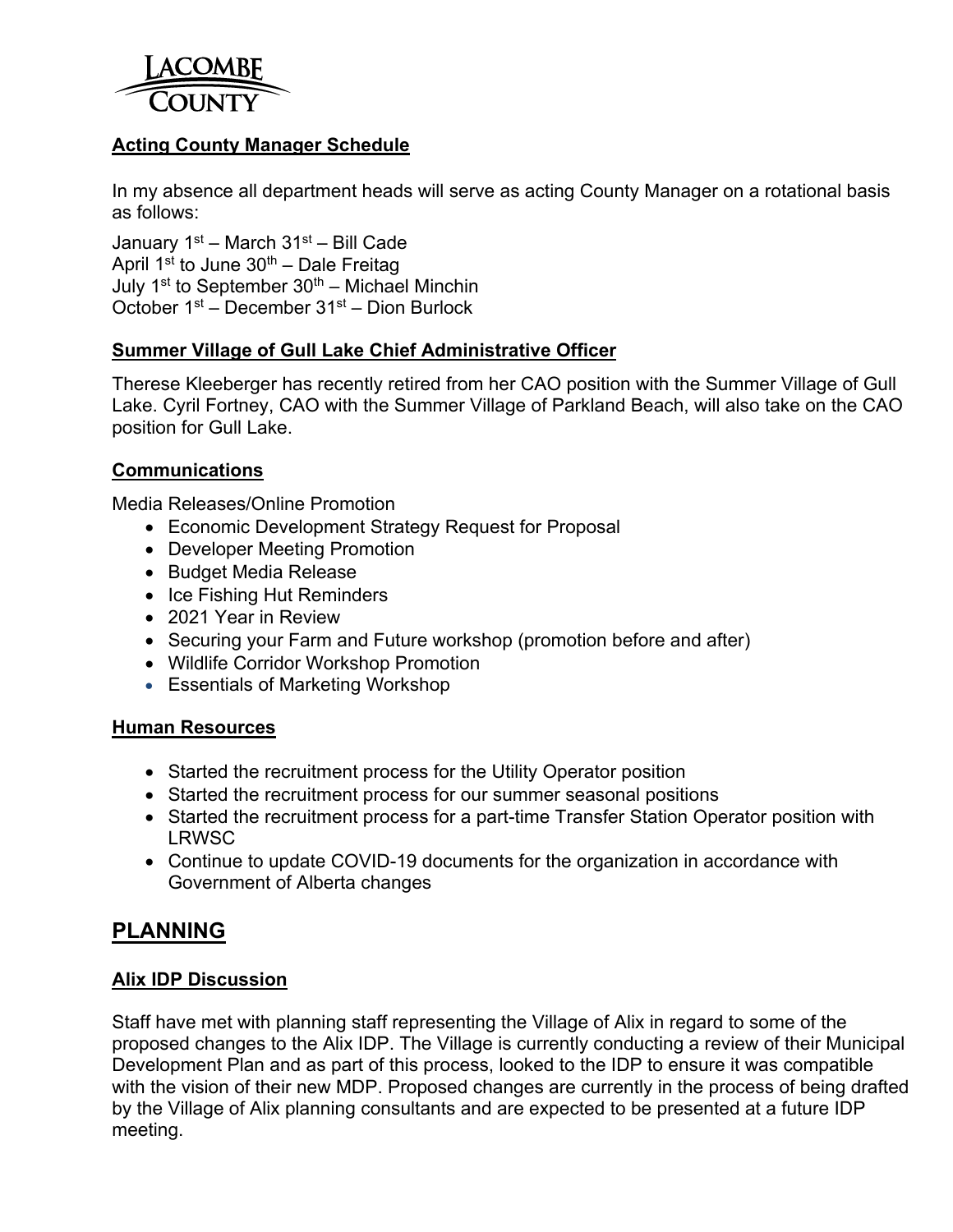

## **Sandy Point Campground Expansion**

Administration is still working with the developer to tidy up a couple items in the pre-circulation package, prior to circulation to adjacent landowners. We anticipate having the circulation occur soon if all changes are made.

#### **The Slopes**

Work on the Slopes water treatment plant is close to completion. The developer has indicated that the plant should be commissioned and up and running by February. This is well in advance of any homes being ready for occupancy as that is likely to start happening in May. The Slopes have also indicated that there is a renewed interest in the villa lots. They anticipate that there will be an application for a new villa duplex in the coming months.

#### **Sylvan Lake Land Donation**

The donation agreement with the Burns for the donation of 19.5 acres of natural area adjacent to Sylvan Lake has been signed and the subdivision of the donated lands has been approved. Staff are currently working to finish the conditions of the subdivision approval to finalize the donation by spring of this year.

#### **Enhance Energy, ORIGINS Project**

The team at Enhance Energy is completing their submission for the Government of Alberta's Request for Proposals (RFP) for Carbon Sequestration Hubs. After their presentation to Council on January 13<sup>th</sup>, Enhance Energy held a virtual event on January 19<sup>th</sup> hosted by CAEP to discuss the proposed project, 'Origins' with over 50 government officials and economic development professionals within the region. They have asked municipalities to submit letters to Minister Savage voicing support for the application. Reeve Shepherd has submitted a letter on behalf of Lacombe County for this purpose. The County's Economic Development Officer is also in communication with the team from Enhance to add support to the proposal in any way we can.

#### **Business Resources**

With the help of the Communications Coordinator, a page was added to the website in December. It can be found under the 'DOING BUSINESS' tab. The page provides access to local, provincial, and federal programs as well as other resources/information that will benefit our Lacombe County businesses.

#### **Local Advertising**

The first Economic Development ad to target existing Lacombe County businesses will be included in the January County News. It will also be used on our social media, with the option of doing a targeted Facebook ad which will provide maximum exposure for very little cost.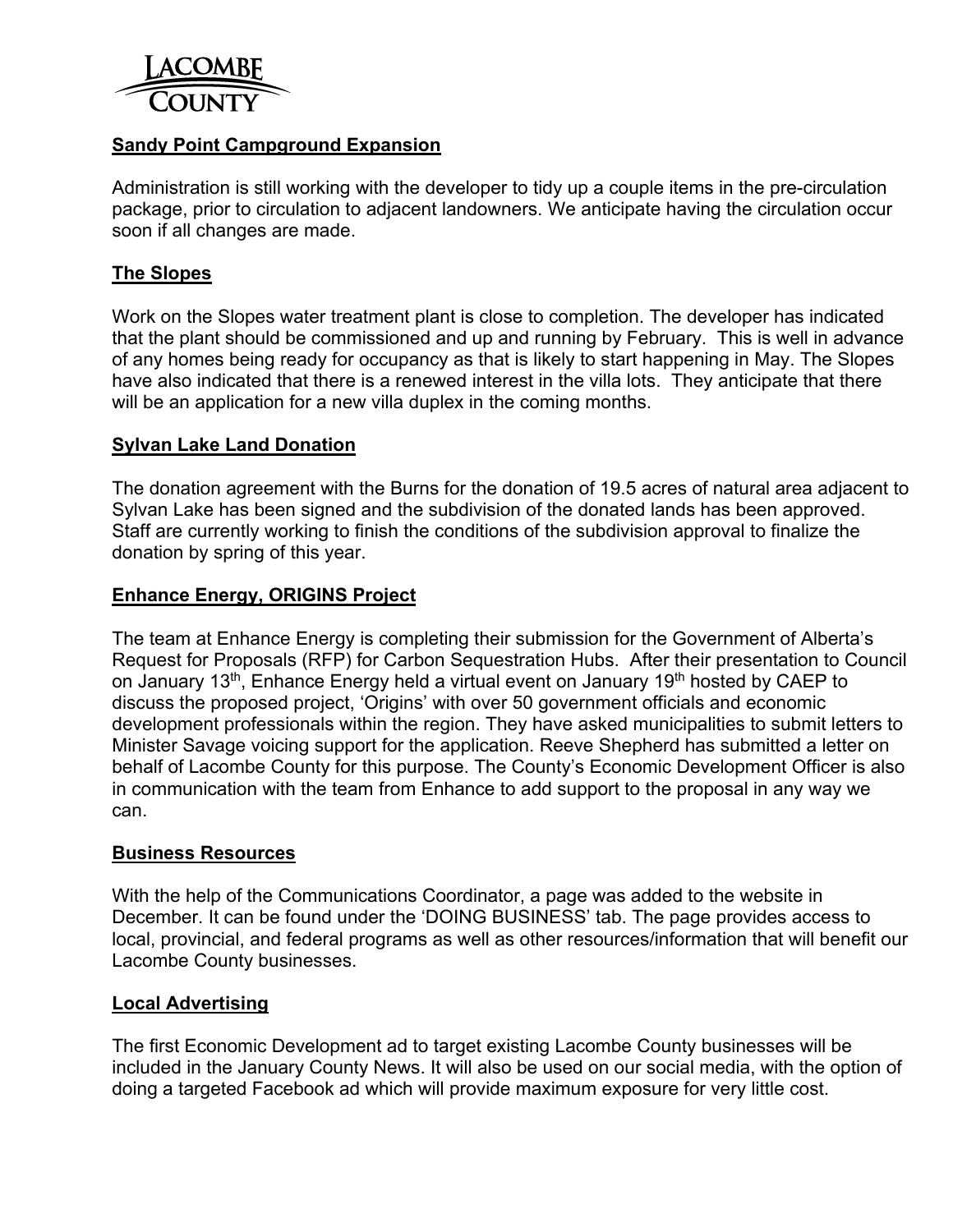

# **CORPORATE SERVICES**

## **General**

- Composite Assessment Review Board Appeals
	- $\circ$  Hearings were held on December 1<sup>st</sup> for two commercial/industrial property assessment complaints.
	- o Decisions were issued on December 21 and a copy of each of the decisions is included in this meeting consent agenda.
- 2021 Municipal Elections
	- o Staff are wrapping up the final administration responsibilities related to the 2021 municipal elections.
	- o Final payables and invoicing to school divisions is complete.
	- o Information on filing requirements for financial information for candidates will be mailed out next week to all candidates.
- County Community Programs, Events & Activities Policy RC(9) Grant
	- o Staff have sent out reminders to previous year applications for RC(9) grant funding. This grant supports community events and programs.
	- o The deadline for 2022 grants is January 31, 2022.
	- o Many applicants have already indicated that they still have money from 2021 and that they will use this funding for any 2022 events.
- Sylvan Lake Regional Water/Wastewater Commission
	- o Commission administrative responsibilities transitioned from Keith Boras to Michael Minchin on December 31, 2021.
	- o Effective January 13, 2022, the Regional Water Commission was merged with the Lacombe Regional Wastewater Commission. This is first time in Alberta that two commissions have merged.
	- o The new Commission is now called the Sylvan Lake Regional Water/Wastewater Commission.
	- o Work continues on the completion of the Stage 4 North Shore Line to the SV of Sunbreaker Cove. Completion is expected in March.
	- o The Board is also exploring options for the next and final stage. The Stage 5 line would run along the South Shore of Sylvan Lake and connect the SV of Half Moon Bay and parts of Lacombe County.

## **Assessment**

- 2021 Year End
	- o Staff have been working on the year-end procedures for auditing purposes.
- 2022 Assessment Roll
	- o Staff have created the new tax rolls for new subdivisions and developments that took place in 2021.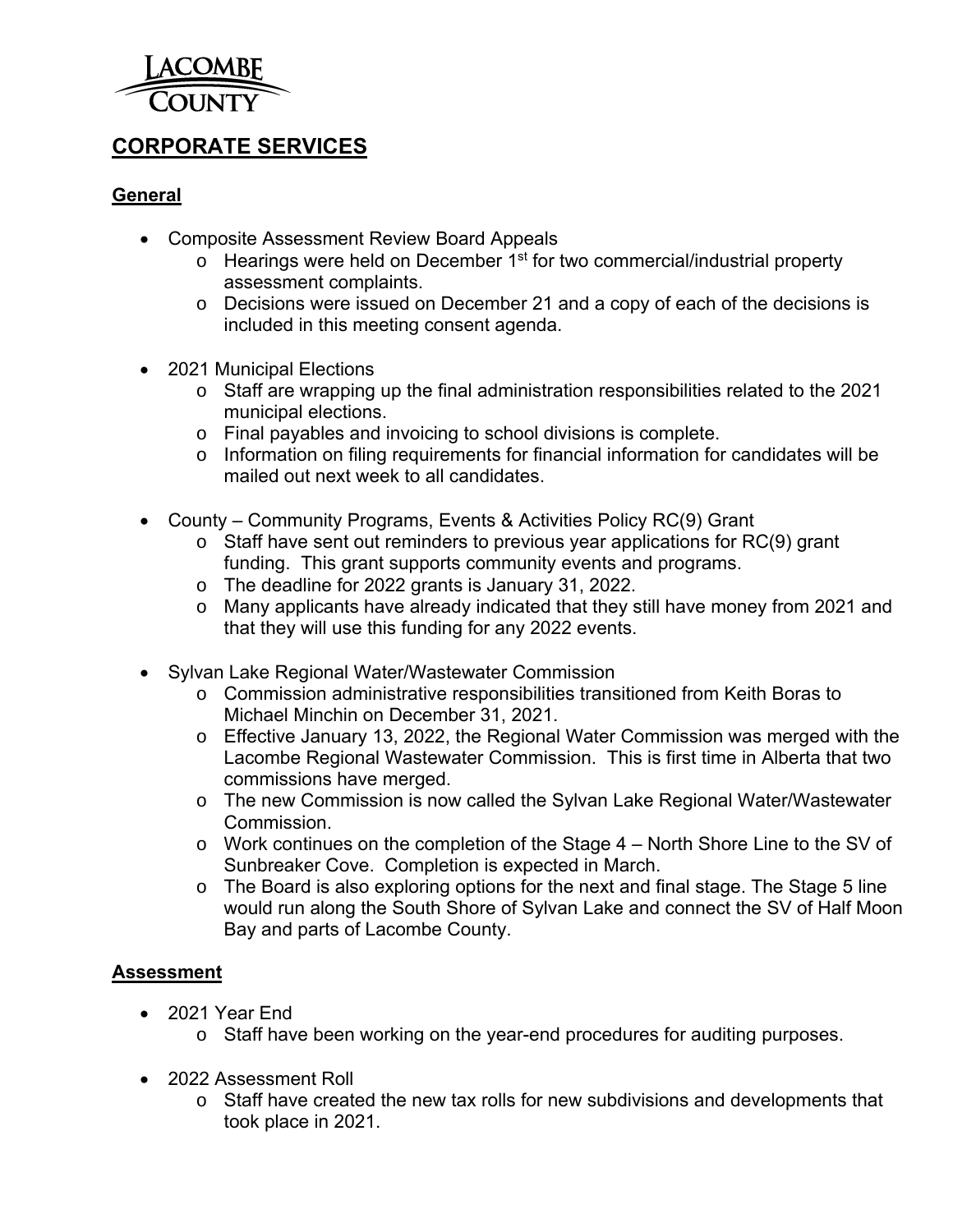

- o Staff are continuing with the annual inspection process for the residential and nonresidential properties with another week of work left. Data entry for information collected will take another two weeks.
- o Staff have completed the annual inspection work for designated industrial property, including the data entry.
- Designated Industrial Property Appeals
	- o The County's assessor has been seconded to the Province to assist in the current designated industrial property appeal.
	- o Progress on this appeal inches forward. Staff will be meeting with the appeal board's case manager and the complainant to discuss information disclosed by the Provincial Assessor before Christmas.
	- o Based on information to date, the earliest this would go before the Board is November 2022.

## **Finance**

- Front Counter Staff
	- o Staff are retrieving documents to assist the County's auditors with the 2021 audit. Staff are also busy completing year end process including entering the balance of 2021 accounts payable and accounts receivable invoices
- Payroll
	- o Payroll staff are busy preparing for annual pension reporting, which is due January 31st, and T4 reporting, which is due February 28th
	- o Staff are also gathering information for the auditors
- Finance
	- o Lacombe County auditors are onsite the week of January 24th to perform some interim audit work. The auditors review processes with staff and validate compliance with those processes
	- o Finance staff are preparing supporting working papers and financial statements for Lacombe County, three Commissions and Shared Fire, and work is well underway
	- o Staff have completed the 2021 Financial statements for the Sylvan Lake Regional Water Commission

## **Information Technology**

- Mobile GIS
	- o IT has started implementing mobile GIS applications for staff in a few different departments within Lacombe County. The app being used for this mapping is ArcGIS Explorer and it allows the staff to develop mobile mapping projects containing various County GIS datasets that can be used on iPhones, iPads, and Android devices.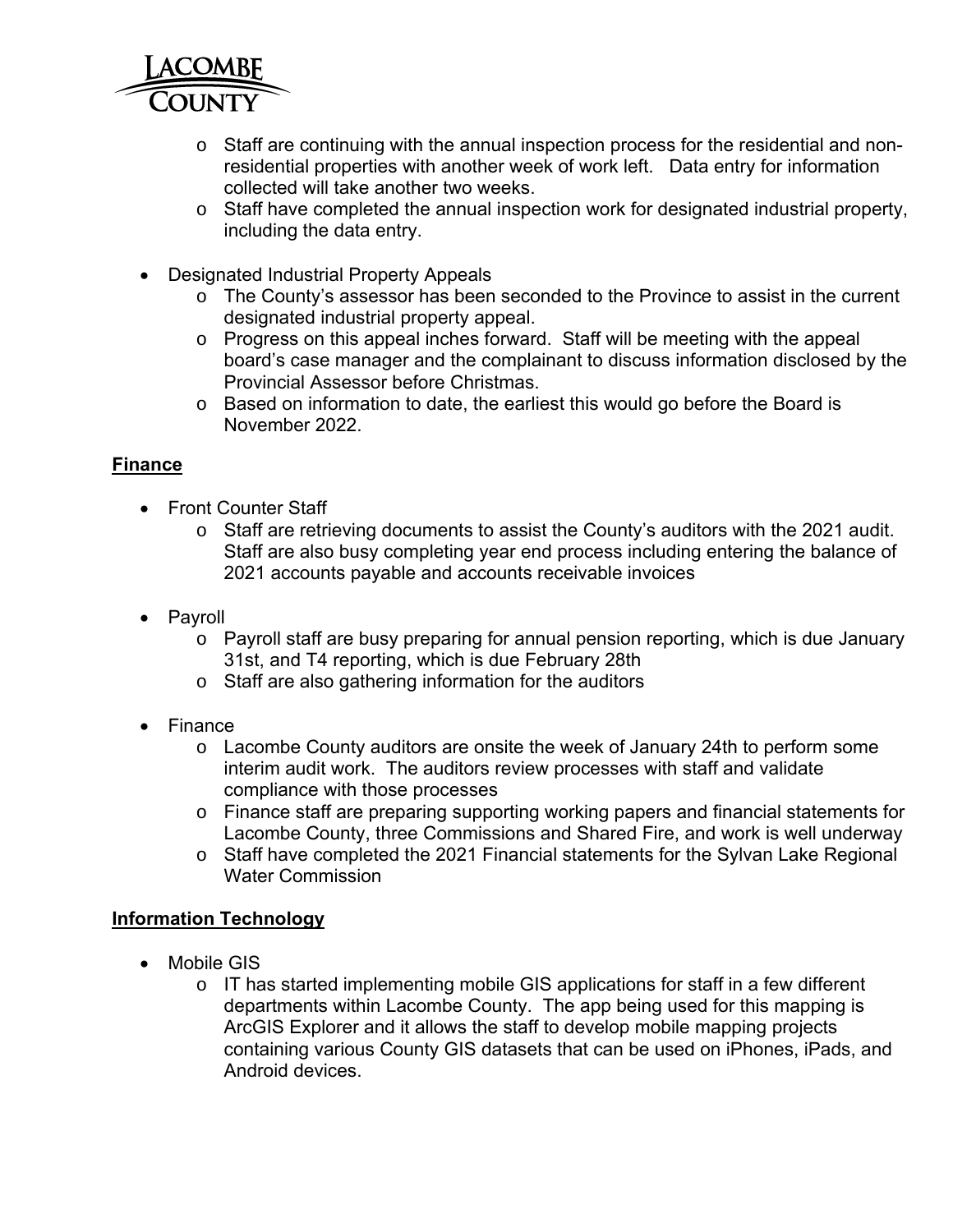

- o These projects allow staff to easily navigate throughout the County and retrieve information on addressing, land ownership, roads assets and various areas of interest while out in the field.
- o As time goes on, IT will look to add additional functionality such as real-time editing, markups, and other data editing features to these projects.
- Canon Multifunction Printer
	- o The County received the first of two Canon Multifunction Printer replacements on January  $20<sup>th</sup>$ . The second unit is set to be delivered the week of January  $24<sup>th</sup>$ .
	- o IT is appreciative of Council's endorsement to purchase the second unit back in December funded from the 2022 budget as the County is now facing potential supply issues with printer parts and supplies for some of the existing printers in the office.
	- $\circ$  IT has been advised from the County's print service company that some Lexmark parts and supplies will not to be available until 2023. The County has a number of Lexmark printers in the office and IT hopes they don't break down over the course of 2022.
- Cyber Security Training
	- o IT will be providing a Cyber Security in-service training session for Council during the April  $5<sup>th</sup>$  Committee of the Whole Meeting. During this 30–45-minute session, staff will educate Council on the various cyber threats faced by organizations, how to recognize them and how to proactively protect themselves from these increasingly sophisticated cyber threats.

## **OPERATIONS**

#### **Public Works Shop**

- Scheduled monthly services and commercial vehicle inspections are complete on heavy equipment and light/heavy duty trucks.
- The backhoe truck has been rigged-up for plowing and is in service. The replacement backhoe truck rig-up is ongoing and should be completed by the end of February.
- County staff completed a number of equipment repairs for Lacombe Regional Waste Services Commission over the past month.
- Road construction equipment is being cycled through the shop for seasonal repairs and warranty work.
- The purchase of light duty trucks (half tons) will be deferred until later this year or 2023 due to supply issues and significant price increases. It was determined that it would be beneficial to delay these purchases until Governmental discounts return. The existing trucks that were to be replaced will be kept and should be serviceable for the extra time.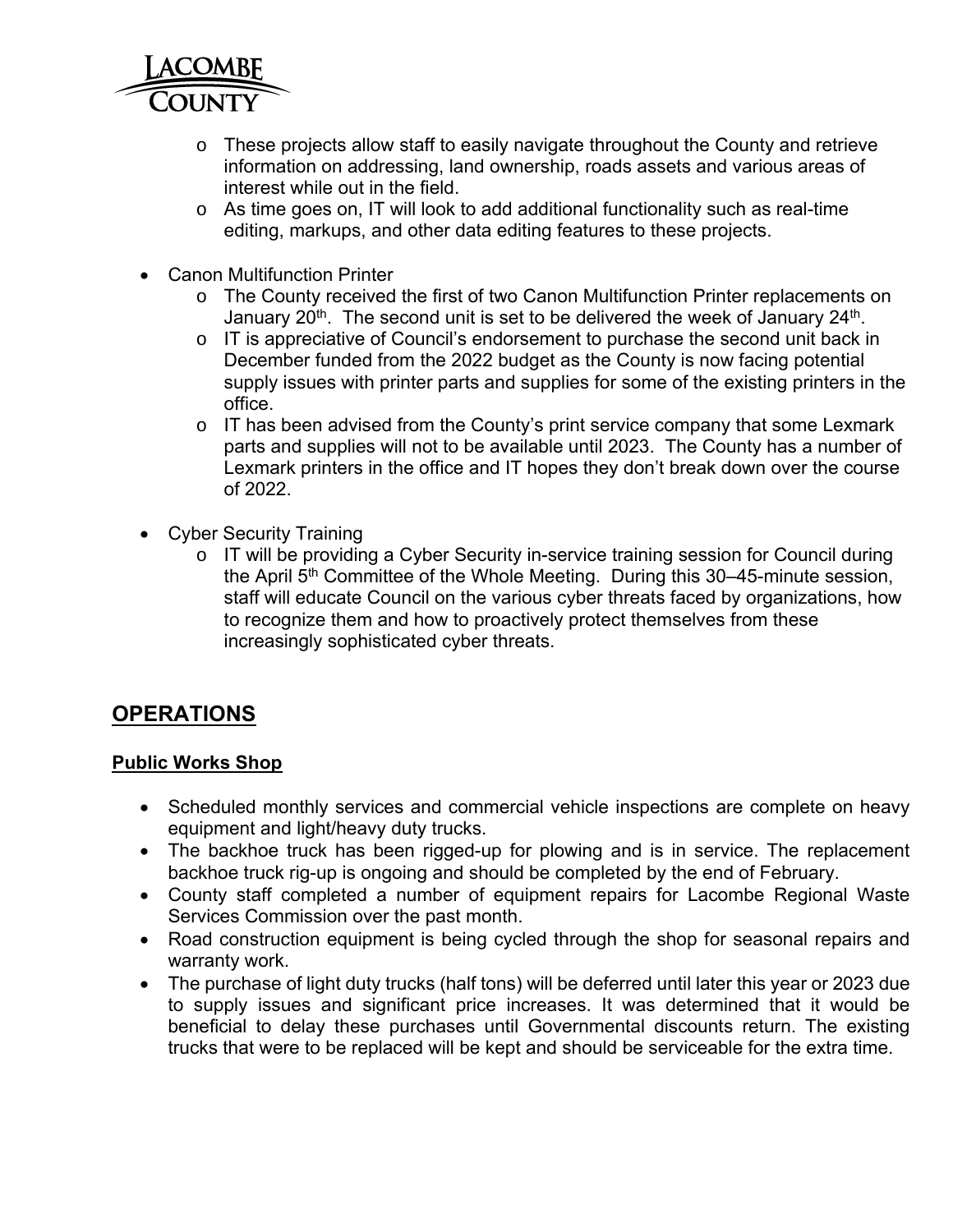

#### **Maintenance Crews**

- Snow and wind have occupied much of the grader and trucks time.
- Some gravel stockpiling has been undertaken.
- The brushing program is underway for general safety spots as well as 2022 road construction projects.

### **Construction**

- Planning, design, and landowner discussions are underway for the 2022 construction program.
- Construction is complete on C2352, just waiting on power pole moves. C3841 (off Highway 11 near Red Deer River) is complete.
- Construction is complete on C3926 (east of Highway 20). 80% of reclamation and 90% of fencing completed.
- Construction is complete on C0401 and C3951 (west of Highway 766) with fencing and reclamation yet to be completed.
- Construction on C2331 (Meston Road) is complete with fencing and reclamation to be completed.
- Construction on C4023 (Posti Road) is complete, with fencing and reclamation still outstanding.

## **Parks**

- Weekly/monthly playground inspections are complete with all sites in good repair.
- Bathrooms and garbage receptacles are checked and maintained weekly.
- Sandy Point is closed for the season; however, the washrooms are open to the public for ice fishing season.
- An additional garbage bin has been placed at Kuusamo to assist with the overwhelming garbage due to ice fishing traffic. This garbage bin will stay for the remainder of the winter until ice fishing season is over.

## **Health and Safety**

- Monthly safety meetings were held for all Operations staff. Safety meetings are virtual due to tighter covid restrictions.
- Action items identified in the 2021 COR Audit were submitted and assessed at 100% for the plan and quality assurance.
- The third quarter inspection of County building sites is complete, and a report is being prepared for Administration's review.
- Many training sessions are complete as well as catching up on items that were postponed due to COVID. These include first aid, defensive driving, skid steer, chainsaw safety and WHMIS.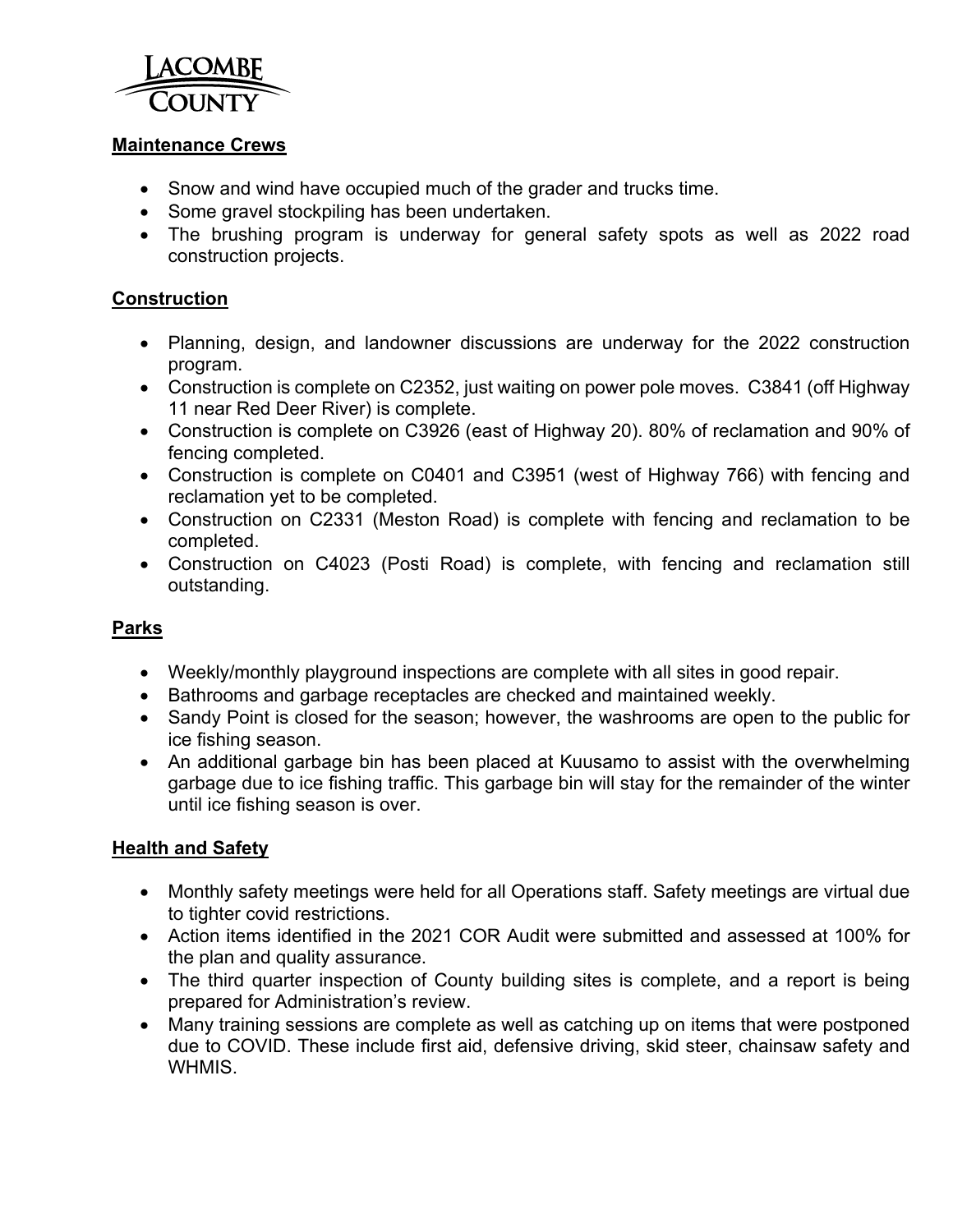

### **Additional Information**

- Staff are preparing final designs, engaging in landowner discussions for the widening and overlay of the Lockhart Road. The tender for this project closed on January 18.
- CP has committed to fixing the crossing on Range Road 27-4 south of Highway 12 in the spring.
- Staff have been reviewing many plans as they relate to development which include Sandy Point, Palm Cove and Last Hill Golf Course as well as the wastewater treatment plant at Lincoln Ranch.
- The contract gravel haul is underway from the Smith Pit (Clearwater County) to the McDonald Stockpile south of Eckville. The start of this haul has been slow going due to weather delays.
- There was a break-in at the West Remote Shop on January 14. Some tools were stolen, and a main door and overhead door were damaged. The estimated value of replacement and repairs is \$8,000.
- A forensic investigation has been completed on Unit 581 (Plow Truck) by our insurance provider. The final report has not been made available, but we have been told that we likely will be contacted by Freightliner's insurance provider for a follow-up investigation to confirm or repudiate the findings.

# **COMMUNITY SERVICES**

## **AGRICULTURE**

The Manager of Agriculture and Environmental Services position has been filled. Mike Bates has accepted the position and is scheduled to begin on February 1, 2022.

Mike has been employed for the past 10+ years with Beaver County in the role of Agricultural Fieldman and brings with him multi-disciplinary experience in delivering Agriculture, Environmental, and Operational programs, and projects in rural Alberta.

#### **Agricultural Plastics Program**

To date, 29.5 grain bag rolls have been wrapped and delivered to the Prentiss Waste Transfer Site for delivery to Agriculture Plastic Recycling Center. Grain bag rolling services begin in October and are completed the following March. This service is provided free of charge to agricultural producers in the Counties of Lacombe, Ponoka, and Red Deer.

#### **Extension**

Lacombe County, Red Deer County, and the MacDougall Wealth Management Group partnered to host a webinar, "Securing your Farm and Future" on January 12, 2022. There were 58 participants in this webinar. Topics included: Agriculture economics for 2022, farm transition options and land ownership, as well as farm estate planning concepts and considerations. The webinar was recorded and is available for viewing on Lacombe County's YouTube channel.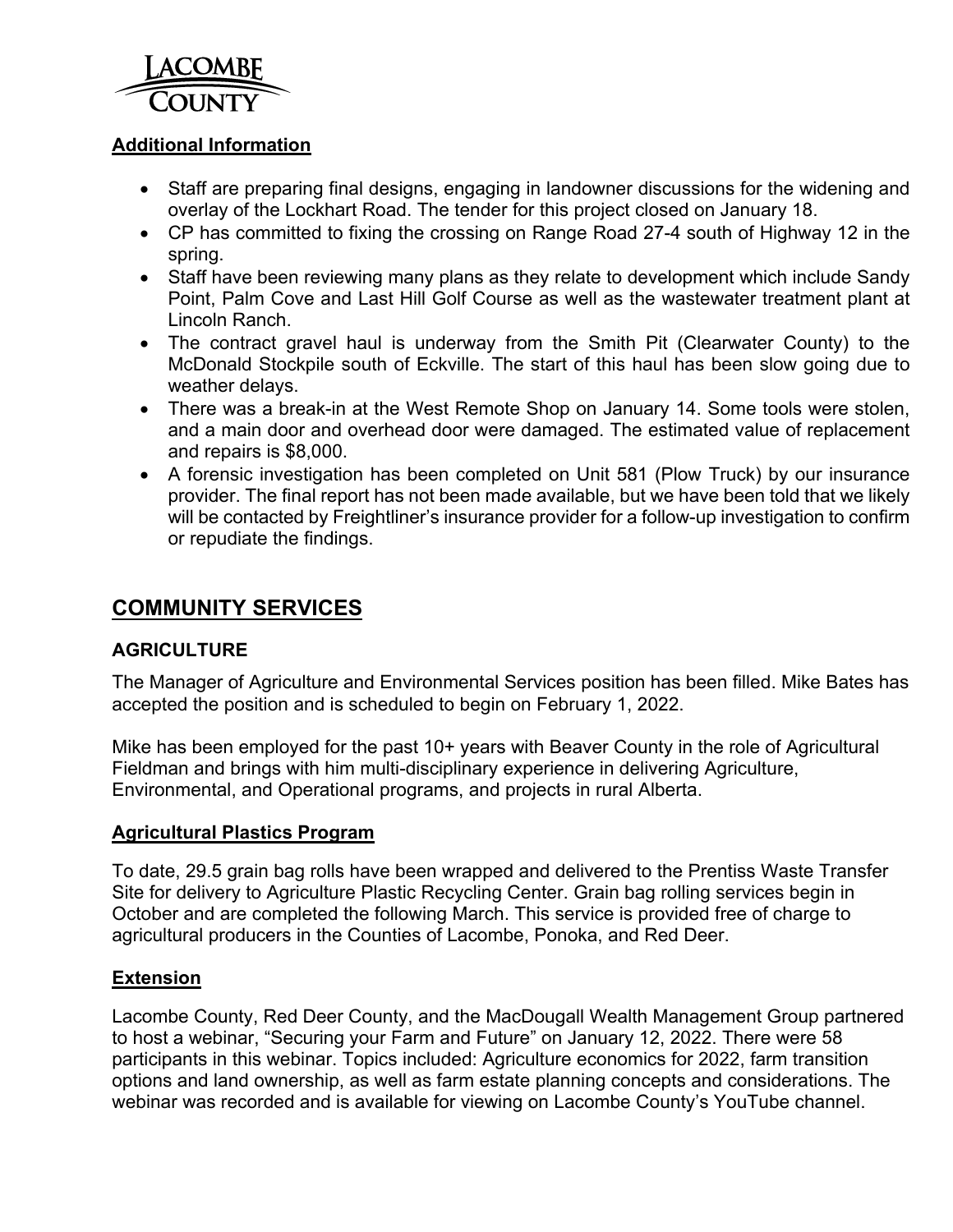

### **Upcoming Extension Activities**

March 15, 2022: Marketing your Product for the First Time - Virtual Workshop

April 1, 2022: Spring Tune-Up – Lacombe Memorial Center – The Farm Safety Center will be in attendance promoting their "Sustainable Farm Families Initiative". The Man Van is returning for the fourth year. Over the past four events 219 men have received a PSA test for early detection of Prostate Cancer.

June 16, 2022 – Children's Farm Safety Day – 5 schools tentatively booked. There will be no BBQ lunch.

#### **ENVIRONMENTAL SERVICES**

The Wetland Monitoring Report was completed for Crooker Wetland as part of the County's requirements for the Water Act approval for the wetland. Five years of monitoring was required, and 2021 is the final year that the County will have to submit monitoring reports for that wetland.

A Sustainable Purchasing Guide was developed and drafted by the Environmental Coordinator. Sustainable purchasing is the acquisition of goods that are made from recycled content; that is environmentally friendly, bio-based, energy or water efficient, or that use renewable energy. The next step with the Guide will be integrating into the different departments, so it can be implemented in all County purchases.

#### **CPO SERVICES**

#### **December**

| Occurrence       | Road Use Agreements      | Community    | Lacombe                 | Communities             |  |
|------------------|--------------------------|--------------|-------------------------|-------------------------|--|
| Reports          |                          | <b>Hours</b> |                         |                         |  |
|                  | <b>Travis MJ Permits</b> | Required     | <b>Citations Issued</b> | <b>Citations Issued</b> |  |
| County 6         | 146                      | 98           | 12                      |                         |  |
|                  | Planning &               | Community    | Written                 | Written                 |  |
| Comm.1           | Development              | <b>Hours</b> | Warnings                | Warnings                |  |
|                  | <b>Occurrences</b>       | Completed    | 20                      |                         |  |
| SRO <sub>9</sub> |                          | 33.5         |                         | ხ                       |  |

#### **Peace Officer Highlights**

CPO Services underwent training on the Administrative Penalty Information System, APIS on December 14<sup>th</sup>. Starting February 1, 2022, the Province launches APIS which will divert some 2,000,000 tickets from courthouses province wide. This diversion from the courthouse will help reduce pressures within the criminal justice system, as these contraventions will now be heard by adjudicators under Alberta Transportation, Safe Roads.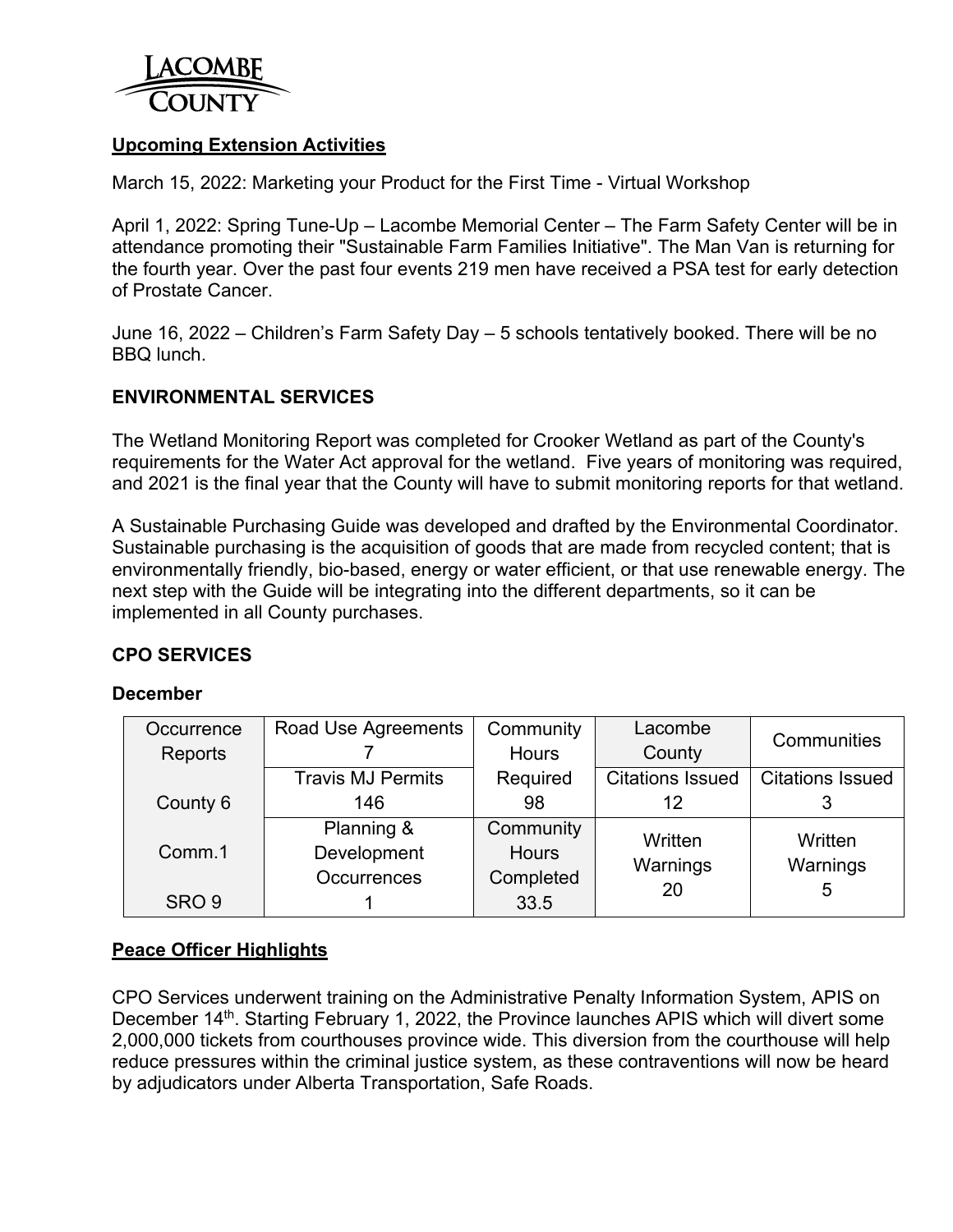

Officers continue to focus their efforts on proactive patrols through the County and communities of Alix, Bentley, Clive, and Eckville. Studies have shown that a proactive officer presence reduces crime within a community and creates safer neighborhoods.

Over the Christmas holidays, our School Resource Officer (SRO) was able to take time to revamp presentations and undergo training specific to the SRO role within the schools. Before the Christmas break, presentations on Impaired Driving, Online Safety, Healthy Choices – Drug Awareness, and Bullying were delivered to students.

### **FIRE**

## **Incidents**

| <b>ALIX</b>                 |                          | <b>BENTLEY</b>       |                  | <b>BLACKFALDS</b>             | <b>CLIVE</b>                        |                | <b>ECKVILLE</b>         |                                | <b>LACOMBE</b>       |                | <b>TOTAL</b>   |              |  |
|-----------------------------|--------------------------|----------------------|------------------|-------------------------------|-------------------------------------|----------------|-------------------------|--------------------------------|----------------------|----------------|----------------|--------------|--|
| Village                     | County                   | Town                 | County           | County                        | Village                             | County         | Town                    | County                         | City                 | County         | Muni           | County       |  |
| 2                           | 16                       |                      | 8                | 4                             | 2                                   | $\overline{2}$ | 4                       | 6                              | 20                   | 12             | 29             | 46           |  |
| 18                          |                          |                      | 9                | 4                             | $\overline{4}$                      |                | 10                      |                                | 32                   |                | 75             |              |  |
| Largest Type                |                          |                      | Largest Type     | Largest Type                  | Largest Type                        |                |                         | Largest Type                   |                      | Largest Type   |                | Largest Type |  |
| <b>EMS Assist</b>           |                          |                      | Vehicle Accident | Vehicle Accident              | Alarms Ringing<br><b>EMS Assist</b> |                |                         | Vehicle Accident               |                      | Alarms Ringing |                |              |  |
| Annual total responses: 817 |                          |                      |                  |                               |                                     |                |                         |                                |                      |                |                |              |  |
| <b>Fire Permits</b>         |                          | <b>Current Month</b> |                  | 0                             |                                     |                | <b>Fireworks Permit</b> |                                | <b>Current Month</b> |                | $\overline{7}$ |              |  |
|                             |                          | Year to Date         |                  | 0                             |                                     |                |                         |                                | Year to Date         |                | 37             |              |  |
|                             |                          |                      |                  |                               |                                     |                |                         |                                |                      |                |                |              |  |
|                             | Monthly Invoice<br>Total |                      | 16               | New Policy<br><b>Invoices</b> |                                     | 3              |                         | <b>Total Invoice</b><br>Amount |                      | \$54,152.50    |                |              |  |

#### **Activities**

November and December were busy months on the roadways with a total of 40 motor vehicle collision responses.

In November, the 2022 truck replacement projects were awarded to Rocky Mountain Phoenix, and work on getting these trucks built for 2022 was well underway in December. As of right now, these trucks will be in service in late 2022.

#### **EMERGENCY MANAGEMENT ACTIVITIES**

Early in November, DEM Bussiere completed an ICS 300 Train the Trainer course. With this completed almost all ICS training required by Lacombe County staff can be delivered by an inhouse instructor.